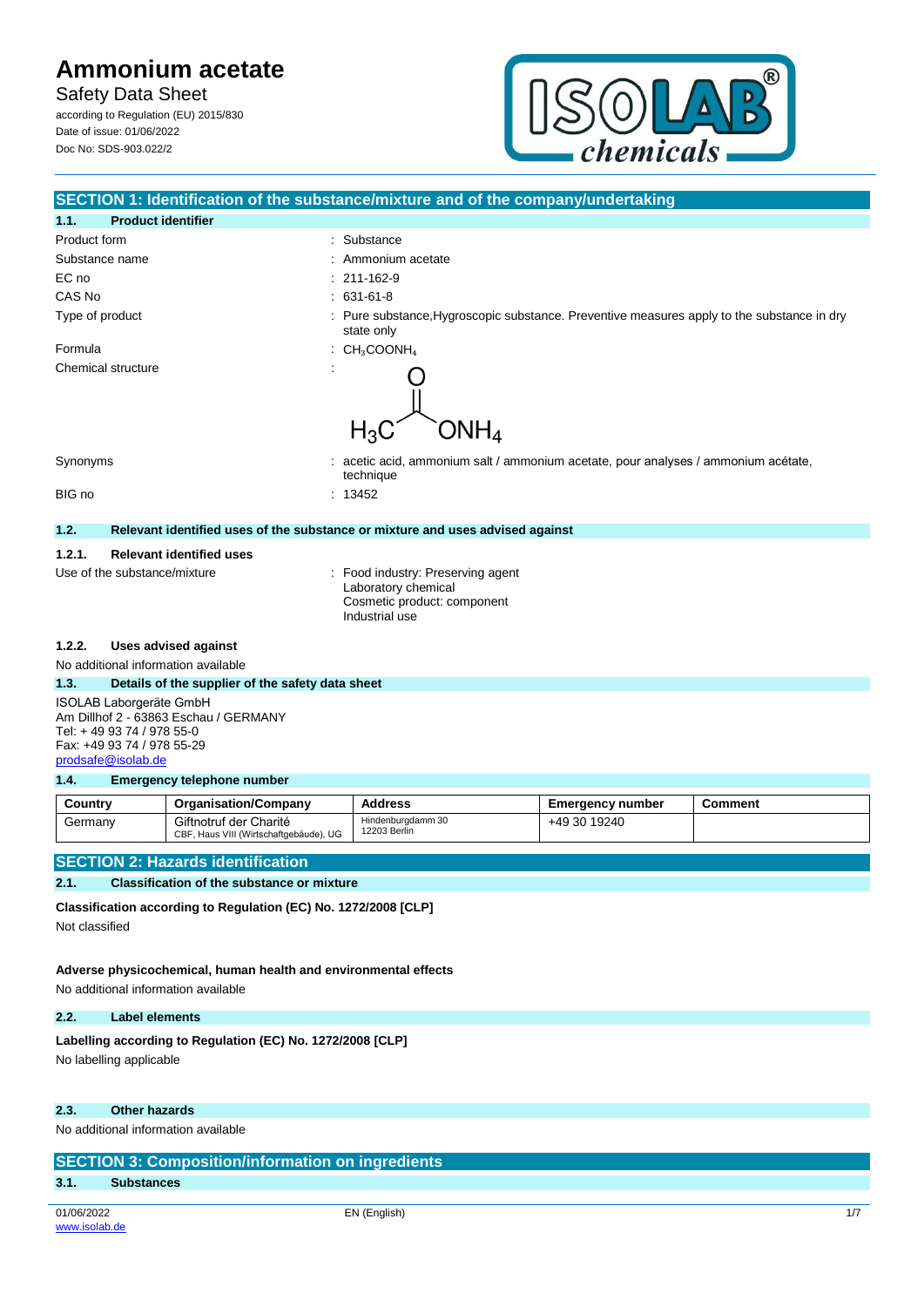# Safety Data Sheet

according to Regulation (EU) 2015/830 Date of issue: 01/06/2022 Doc No: SDS-903.022/2



| Name             | oduct identifier<br>в.,                                        | %             |
|------------------|----------------------------------------------------------------|---------------|
| Ammonium acetate | (CAS No) 631-61-8<br>1-162-9<br>$211 -$<br>(EC <sub>no</sub> ) | 100<br>$\leq$ |

### Full text of H-statements: see section 16

| 3.2.           | <b>Mixtures</b> |
|----------------|-----------------|
| Not conficeble |                 |

| <b>SECTION 4: First aid measures</b>      |                                                                                                                                                                                                                                                                                                                                                                                                                                                                                                                                                                              |  |  |  |
|-------------------------------------------|------------------------------------------------------------------------------------------------------------------------------------------------------------------------------------------------------------------------------------------------------------------------------------------------------------------------------------------------------------------------------------------------------------------------------------------------------------------------------------------------------------------------------------------------------------------------------|--|--|--|
| Description of first aid measures<br>4.1. |                                                                                                                                                                                                                                                                                                                                                                                                                                                                                                                                                                              |  |  |  |
| First-aid measures general                | : Check the vital functions. Unconscious: maintain adequate airway and respiration. Respiratory<br>arrest: artificial respiration or oxygen. Cardiac arrest: perform resuscitation. Victim conscious<br>with laboured breathing: half-seated. Victim in shock: on his back with legs slightly raised.<br>Vomiting: prevent asphyxia/aspiration pneumonia. Prevent cooling by covering the victim (no<br>warming up). Keep watching the victim. Give psychological aid. Keep the victim calm, avoid<br>physical strain. Depending on the victim's condition: doctor/hospital. |  |  |  |
| First-aid measures after inhalation       | Remove the victim into fresh air. Respiratory problems: consult a doctor/medical service.                                                                                                                                                                                                                                                                                                                                                                                                                                                                                    |  |  |  |
| First-aid measures after skin contact     | Rinse with water. Soap may be used. Remove clothing before washing. Take victim to a doctor<br>if irritation persists.                                                                                                                                                                                                                                                                                                                                                                                                                                                       |  |  |  |
| First-aid measures after eye contact      | Rinse with water. Do not apply neutralizing agents. Take victim to an ophthalmologist if irritation<br>persists.                                                                                                                                                                                                                                                                                                                                                                                                                                                             |  |  |  |
| First-aid measures after ingestion        | Rinse mouth with water. Immediately after ingestion: give lots of water to drink. Call Poison<br>Information Centre (www.big.be/antigif.htm). Consult a doctor/medical service if you feel unwell.<br>Ingestion of large quantities: immediately to hospital.                                                                                                                                                                                                                                                                                                                |  |  |  |
| 4.2.                                      | Most important symptoms and effects, both acute and delayed                                                                                                                                                                                                                                                                                                                                                                                                                                                                                                                  |  |  |  |
| Symptoms/injuries after inhalation        | : AFTER INHALATION OF DUST: Respiratory difficulties. Irritation of the respiratory tract.<br>Irritation of the nasal mucous membranes.                                                                                                                                                                                                                                                                                                                                                                                                                                      |  |  |  |
| Symptoms/injuries after skin contact      | Slight irritation.                                                                                                                                                                                                                                                                                                                                                                                                                                                                                                                                                           |  |  |  |
| Symptoms/injuries after eye contact       | Slight irritation.                                                                                                                                                                                                                                                                                                                                                                                                                                                                                                                                                           |  |  |  |
| Symptoms/injuries after ingestion         | : AFTER ABSORPTION OF HIGH QUANTITIES: Nausea. Vomiting.                                                                                                                                                                                                                                                                                                                                                                                                                                                                                                                     |  |  |  |
| Chronic symptoms                          | : ON CONTINUOUS/REPEATED EXPOSURE/CONTACT: Red skin. Dry skin.                                                                                                                                                                                                                                                                                                                                                                                                                                                                                                               |  |  |  |

**4.3. Indication of any immediate medical attention and special treatment needed**

No additional information available

|                                | <b>SECTION 5: Firefighting measures</b>                             |  |                                                                                                                                                                                 |
|--------------------------------|---------------------------------------------------------------------|--|---------------------------------------------------------------------------------------------------------------------------------------------------------------------------------|
| 5.1.                           | <b>Extinguishing media</b>                                          |  |                                                                                                                                                                                 |
| Suitable extinguishing media   |                                                                     |  | : Water spray. Polyvalent foam. Alcohol-resistant foam. Polymer foam. ABC powder. Carbon<br>dioxide.                                                                            |
| Unsuitable extinguishing media |                                                                     |  | : Container may slop over if solid jet (water/foam) is applied.                                                                                                                 |
| 5.2.                           | Special hazards arising from the substance or mixture               |  |                                                                                                                                                                                 |
| Fire hazard                    |                                                                     |  | : DIRECT FIRE HAZARD. Insufficient data available on direct fire hazard (flashpoint $>100^{\circ}$ C).                                                                          |
| <b>Explosion hazard</b>        |                                                                     |  | DIRECT EXPLOSION HAZARD. Fine dust is explosive with air. INDIRECT EXPLOSION<br>HAZARD. Dust cloud can be ignited by a spark.                                                   |
| 5.3.                           | <b>Advice for firefighters</b>                                      |  |                                                                                                                                                                                 |
| Precautionary measures fire    |                                                                     |  | Exposure to fire/heat: keep upwind. Exposure to fire/heat: consider evacuation. Exposure to<br>fire/heat: have neighbourhood close doors and windows.                           |
| Firefighting instructions      |                                                                     |  | : Cool tanks/drums with water spray/remove them into safety. Dilute toxic gases with water<br>spray.                                                                            |
| Protection during firefighting |                                                                     |  | : Heat/fire exposure: compressed air/oxygen apparatus.                                                                                                                          |
|                                | <b>SECTION 6: Accidental release measures</b>                       |  |                                                                                                                                                                                 |
| 6.1.                           | Personal precautions, protective equipment and emergency procedures |  |                                                                                                                                                                                 |
| 6.1.1.                         | For non-emergency personnel                                         |  |                                                                                                                                                                                 |
| Protective equipment           |                                                                     |  | : Gloves. Protective clothing. Reactivity hazard: compressed air/oxygen apparatus. Reactivity<br>hazard: gas-tight suit. See "Material-Handling" to select protective clothing. |

Emergency procedures : Mark the danger area. Prevent dust cloud formation, e.g. by wetting. No naked flames. Wash

hazard: consider evacuation.

contaminated clothes. In case of hazardous reactions: keep upwind. In case of reactivity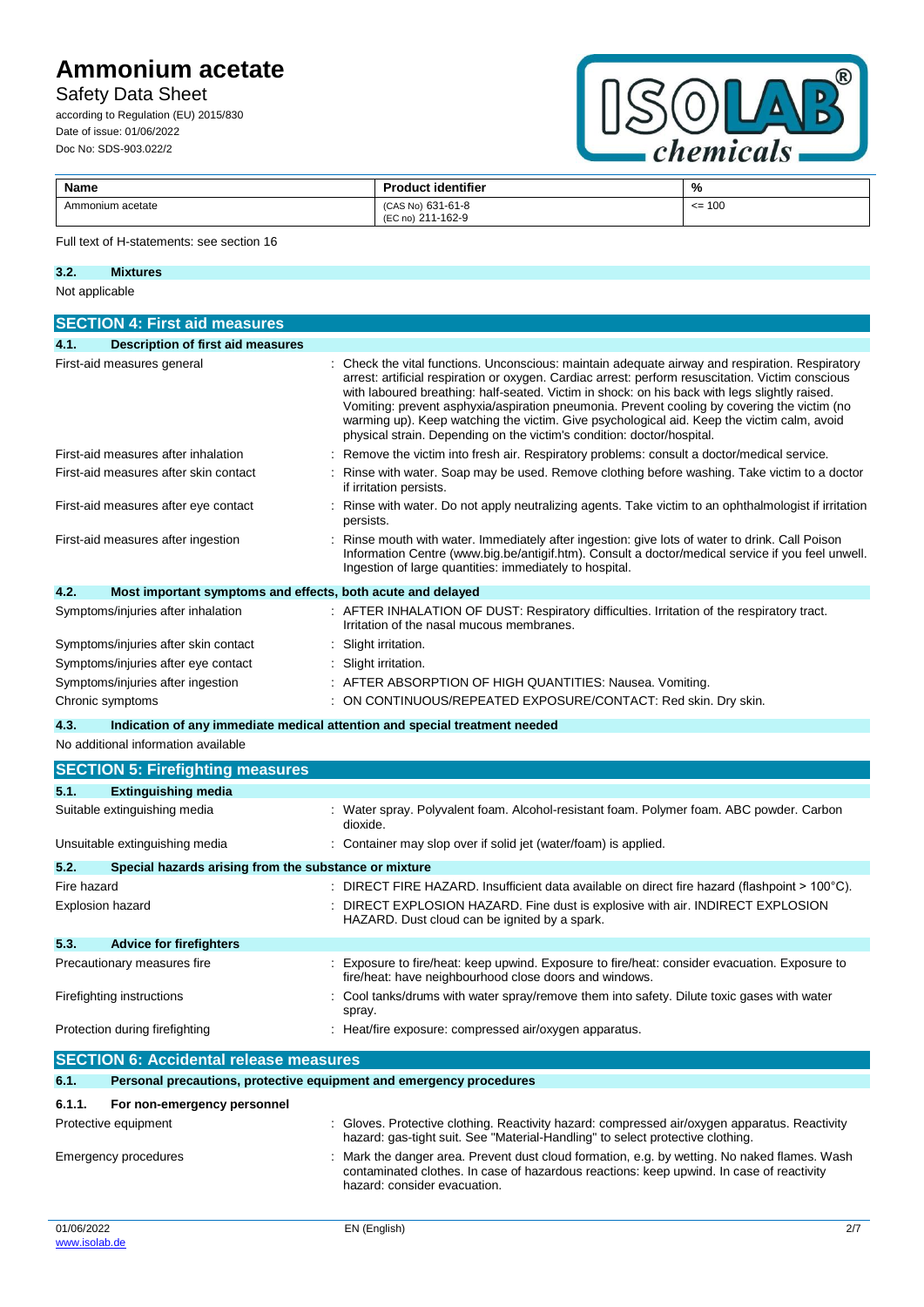## Safety Data Sheet

according to Regulation (EU) 2015/830 Date of issue: 01/06/2022 Doc No: SDS-903.022/2



windows. Dust production: stop engines and no smoking. In case of dust production: no naked

flames or sparks. Dust: spark-/explosionproof appliances/lighting equipment.

**6.1.2. For emergency responders** No additional information available **6.2. Environmental precautions** No additional information available **6.3. Methods and material for containment and cleaning up** For containment : Contain released substance, pump into suitable containers. Consult "Material-handling" to select material of containers. Plug the leak, cut off the supply. Knock down/dilute dust cloud with water spray. Powdered form: no compressed air for pumping over spills. If reacting: dilute toxic gas/vapour with water spray. Take account of toxic/corrosive precipitation water. Methods for cleaning up example of the vent dust cloud formation. Scoop solid spill into closing containers. See "Material-handling" for suitable container materials. Powdered: do not use compressed air for pumping over spills. Wash down leftovers with plenty of water. Wash clothing and equipment after handling. **6.4. Reference to other sections** No additional information available **SECTION 7: Handling and storage 7.1. Precautions for safe handling** Precautions for safe handling **included in the comply with the legal requirements. Remove contaminated clothing immediately. Clean** contaminated clothing. Thoroughly clean/dry the installation before use. Powdered form: no compressed air for pumping over. Avoid raising dust. Take precautions against electrostatic charges. Keep away from naked flames/heat. Finely divided: spark- and explosionproof appliances. Finely divided: keep away from ignition sources/sparks. Observe normal hygiene standards. Keep container tightly closed. Carry operations in the open/under local exhaust/ventilation or with respiratory protection. **7.2. Conditions for safe storage, including any incompatibilities** Heat and ignition sources : KEEP SUBSTANCE AWAY FROM: heat sources. ignition sources. Information on mixed storage : KEEP SUBSTANCE AWAY FROM: combustible materials. oxidizing agents. (strong) acids. (strong) bases. water/moisture. Storage area **investor in a store in a dry area.** Keep container in a well-ventilated place. Provide the tank with earthing. Limited time of storage. Meet the legal requirements. Special rules on packaging : SPECIAL REQUIREMENTS: hermetical. watertight. dry. correctly labelled. meet the legal requirements. Secure fragile packagings in solid containers. Packaging materials : SUITABLE MATERIAL: glass. cardboard. plastics. MATERIAL TO AVOID: metal. steel. **7.3. Specific end use(s)** No additional information available

Measures in case of dust release : In case of dust production: keep upwind. Dust production: have neighbourhood close doors and

**SECTION 8: Exposure controls/personal protection**

## **8.1. Control parameters**

No additional information available

## **8.2. Exposure controls**

# **Materials for protective clothing:**

GIVE EXCELLENT RESISTANCE: natural rubber. nitrile rubber. neoprene/natural rubber

**Hand protection:**

Gloves

**Eye protection:**

Safety glasses. In case of dust production: protective goggles

## **Skin and body protection:**

Protective clothing

## **Respiratory protection:**

Dust formation: dust mask. On heating: gas mask

01/06/2022 [www.isolab.de](http://www.isolab.de/)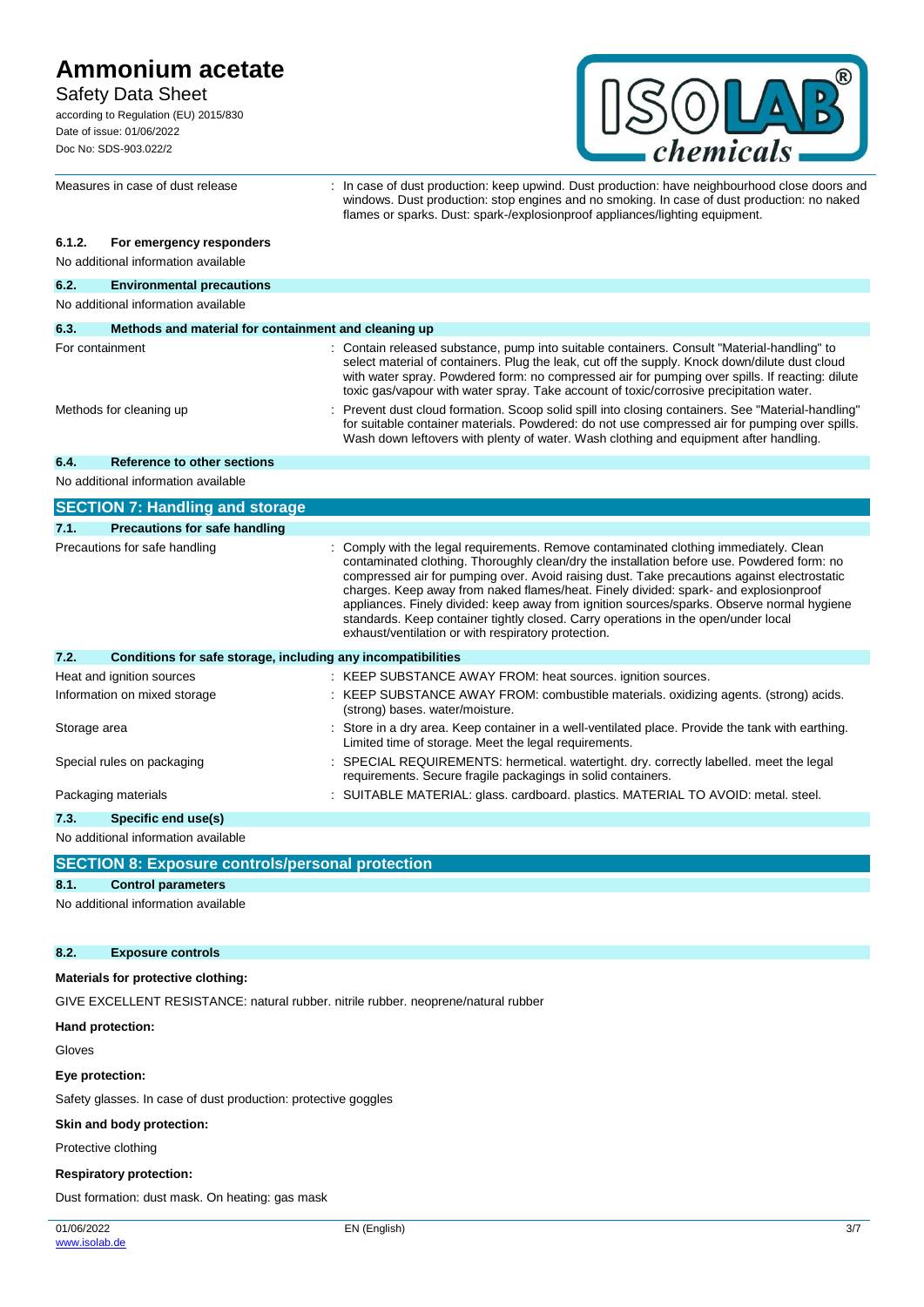Safety Data Sheet according to Regulation (EU) 2015/830 Date of issue: 01/06/2022 Doc No: SDS-903.022/2



| <b>SECTION 9: Physical and chemical properties</b> |  |
|----------------------------------------------------|--|
|                                                    |  |

| 9.1.<br>Information on basic physical and chemical properties |                                                                                         |  |  |  |
|---------------------------------------------------------------|-----------------------------------------------------------------------------------------|--|--|--|
| Physical state                                                | : Solid                                                                                 |  |  |  |
| Appearance                                                    | Crystalline solid. Grains.                                                              |  |  |  |
| Molecular mass                                                | 77.08 g/mol                                                                             |  |  |  |
| Colour                                                        | Colourless to white.                                                                    |  |  |  |
| Odour                                                         | Mild odour. Vinegar odour.                                                              |  |  |  |
| Odour threshold                                               | No data available                                                                       |  |  |  |
| pH                                                            | : 6.7 - 7.3 (50 g/l, H <sub>2</sub> O, 25 °C)                                           |  |  |  |
| pH solution                                                   | 5 %                                                                                     |  |  |  |
| Relative evaporation rate (butylacetate=1)                    | : No data available                                                                     |  |  |  |
| Melting point                                                 | : 114 °C                                                                                |  |  |  |
| Freezing point                                                | : No data available                                                                     |  |  |  |
| Boiling point                                                 | (decomposition)                                                                         |  |  |  |
| Flash point                                                   | : 136 °C (open cup)                                                                     |  |  |  |
| Auto-ignition temperature                                     | No data available                                                                       |  |  |  |
| Decomposition temperature                                     | No data available                                                                       |  |  |  |
| Flammability (solid, gas)                                     | No data available                                                                       |  |  |  |
| Vapour pressure                                               | No data available                                                                       |  |  |  |
| Relative vapour density at 20 °C                              | No data available                                                                       |  |  |  |
| Relative density                                              | : 1.2                                                                                   |  |  |  |
| Density                                                       | 1170 kg/m <sup>3</sup>                                                                  |  |  |  |
| Solubility                                                    | Soluble in water. Soluble in ethanol. Soluble in methanol.<br>Water: 148 g/100ml (4 °C) |  |  |  |
| Log Pow                                                       | No data available                                                                       |  |  |  |
| Viscosity, kinematic                                          | No data available                                                                       |  |  |  |
| Viscosity, dynamic                                            | No data available                                                                       |  |  |  |
| <b>Explosive properties</b>                                   | No data available                                                                       |  |  |  |
| Oxidising properties                                          | No data available                                                                       |  |  |  |
| <b>Explosive limits</b>                                       | No data available                                                                       |  |  |  |
| <b>Other information</b><br>9.2.                              |                                                                                         |  |  |  |

Other properties : Hygroscopic. Substance has neutral reaction.

|              | <b>SECTION 10: Stability and reactivity</b>                                                                                                                                                                                                                                                                                                                                                                                                                                                    |  |  |  |
|--------------|------------------------------------------------------------------------------------------------------------------------------------------------------------------------------------------------------------------------------------------------------------------------------------------------------------------------------------------------------------------------------------------------------------------------------------------------------------------------------------------------|--|--|--|
| 10.1.        | <b>Reactivity</b>                                                                                                                                                                                                                                                                                                                                                                                                                                                                              |  |  |  |
|              | Decomposes on exposure to temperature rise: release of toxic and corrosive gases/vapours (ammonia, acetic acid vapours). On burning: release of<br>toxic and corrosive gases/vapours (nitrous vapours, carbon monoxide - carbon dioxide). Decomposes on exposure to (strong) oxidizers: release of<br>heat. Reacts violently with (some) acids: release of corrosive gases/vapours (acetic acid vapours). Reacts violently with (some) bases: release of<br>corrosive gases/vapours (ammonia). |  |  |  |
| 10.2.        | <b>Chemical stability</b>                                                                                                                                                                                                                                                                                                                                                                                                                                                                      |  |  |  |
| Hygroscopic. |                                                                                                                                                                                                                                                                                                                                                                                                                                                                                                |  |  |  |
| 10.3.        | Possibility of hazardous reactions                                                                                                                                                                                                                                                                                                                                                                                                                                                             |  |  |  |
|              | No additional information available                                                                                                                                                                                                                                                                                                                                                                                                                                                            |  |  |  |

| 10.4.                               | <b>Conditions to avoid</b>          |
|-------------------------------------|-------------------------------------|
|                                     | No additional information available |
| 10.5.                               | Incompatible materials              |
| No additional information available |                                     |

#### **10.6. Hazardous decomposition products**

No additional information available

| <b>SECTION 11: Toxicological information</b> |                                      |                |     |
|----------------------------------------------|--------------------------------------|----------------|-----|
| 11.1.                                        | Information on toxicological effects |                |     |
| Acute toxicity                               |                                      | Not classified |     |
| 01/06/2022                                   |                                      | EN (English)   | 4/7 |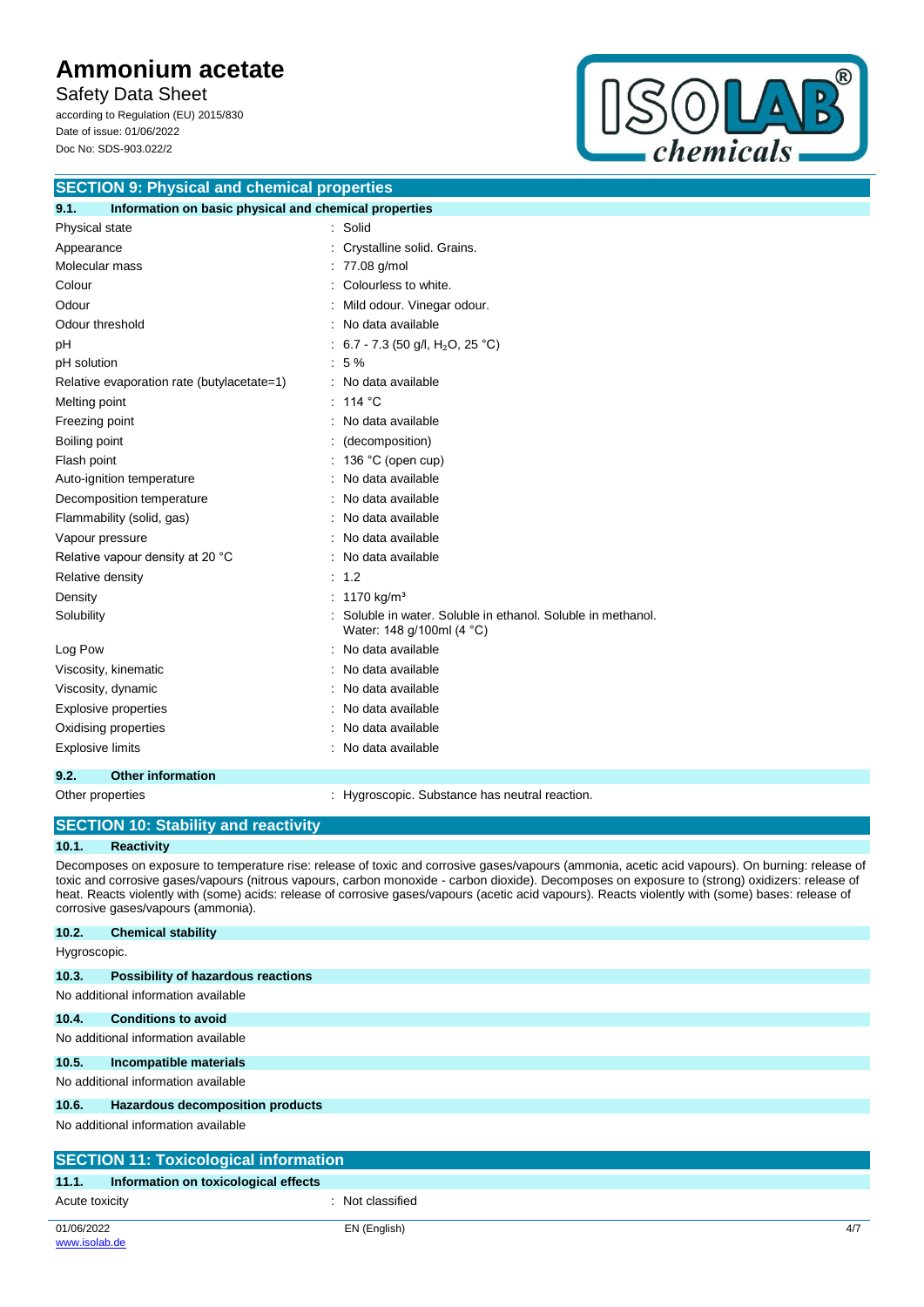Safety Data Sheet

according to Regulation (EU) 2015/830 Date of issue: 01/06/2022 Doc No: SDS-903.022/2



| Skin corrosion/irritation         | : Not classified    |
|-----------------------------------|---------------------|
|                                   | pH: 6.7 - 7.3 (5 %) |
| Serious eye damage/irritation     | : Not classified    |
|                                   | pH: 6.7 - 7.3 (5 %) |
| Respiratory or skin sensitisation | : Not classified    |
| Germ cell mutagenicity            | : Not classified    |
| Carcinogenicity                   | : Not classified    |
| Reproductive toxicity             | : Not classified    |
| STOT-single exposure              | : Not classified    |
| STOT-repeated exposure            | : Not classified    |
| Aspiration hazard                 | : Not classified    |

| <b>SECTION 12: Ecological information</b> |                                                                                                                                                                                                                                           |
|-------------------------------------------|-------------------------------------------------------------------------------------------------------------------------------------------------------------------------------------------------------------------------------------------|
| 12.1.<br><b>Toxicity</b>                  |                                                                                                                                                                                                                                           |
| Ecology - air                             | : Not classified as dangerous for the ozone layer (Regulation (EC) No 1005/2009).                                                                                                                                                         |
| Ecology - water                           | Mild water pollutant (surface water). Maximum concentration in drinking water: 0.50 mg/l<br>(ammonium) (Directive 98/83/EC). Practically non-toxic to fishes (LC50 >100 mg/l). May cause<br>eutrophication. Harmful to aquatic organisms. |
| Ammonium acetate (631-61-8)               |                                                                                                                                                                                                                                           |
| LC50 fish 1                               | 238 mg/l (LC50; 24 h)                                                                                                                                                                                                                     |

| 12.2.<br>Persistence and degradability                          |                                 |  |
|-----------------------------------------------------------------|---------------------------------|--|
| Ammonium acetate (631-61-8)                                     |                                 |  |
| Persistence and degradability                                   | Readily biodegradable in water. |  |
| Biochemical oxygen demand (BOD)                                 | 0.65 g $O_2$ /g substance       |  |
| ThOD                                                            | 0.83 g $O_2$ /g substance       |  |
| BOD (% of ThOD)                                                 | 0.79 (5 days; Literature study) |  |
| 12.3.<br><b>Bioaccumulative potential</b>                       |                                 |  |
| Ammonium acetate (631-61-8)                                     |                                 |  |
| Bioaccumulative potential<br>No bioaccumulation data available. |                                 |  |
| 12.4.<br><b>Mobility in soil</b>                                |                                 |  |

No additional information available

## **12.5. Results of PBT and vPvB assessment**

No additional information available

#### **12.6. Other adverse effects**

No additional information available

| <b>SECTION 13: Disposal considerations</b> |                                                                                                                  |  |
|--------------------------------------------|------------------------------------------------------------------------------------------------------------------|--|
| 13.1.<br>Waste treatment methods           |                                                                                                                  |  |
| Product/Packaging disposal recommendations | Recycle/reuse. Remove to an authorized incinerator with energy recovery. Do not discharge<br>into surface water. |  |
| Additional information                     | : Can be considered as non hazardous waste according to Directive 2008/98/EC.                                    |  |
| European List of Waste (LoW) code          | : 06 03 99 - wastes not otherwise specified                                                                      |  |

# **SECTION 14: Transport information**

| In accordance with ADR / RID / IMDG / IATA / ADN |                |                |                |                |
|--------------------------------------------------|----------------|----------------|----------------|----------------|
| <b>ADR</b>                                       | <b>IMDG</b>    | <b>IATA</b>    | <b>ADN</b>     | <b>RID</b>     |
| 14.1.<br><b>UN number</b>                        |                |                |                |                |
| Not applicable                                   | Not applicable | Not applicable | Not applicable | Not applicable |
| UN proper shipping name<br>14.2.                 |                |                |                |                |
| Not applicable                                   | Not applicable | Not applicable | Not applicable | Not applicable |
| Not applicable                                   | Not applicable | Not applicable | Not applicable | Not applicable |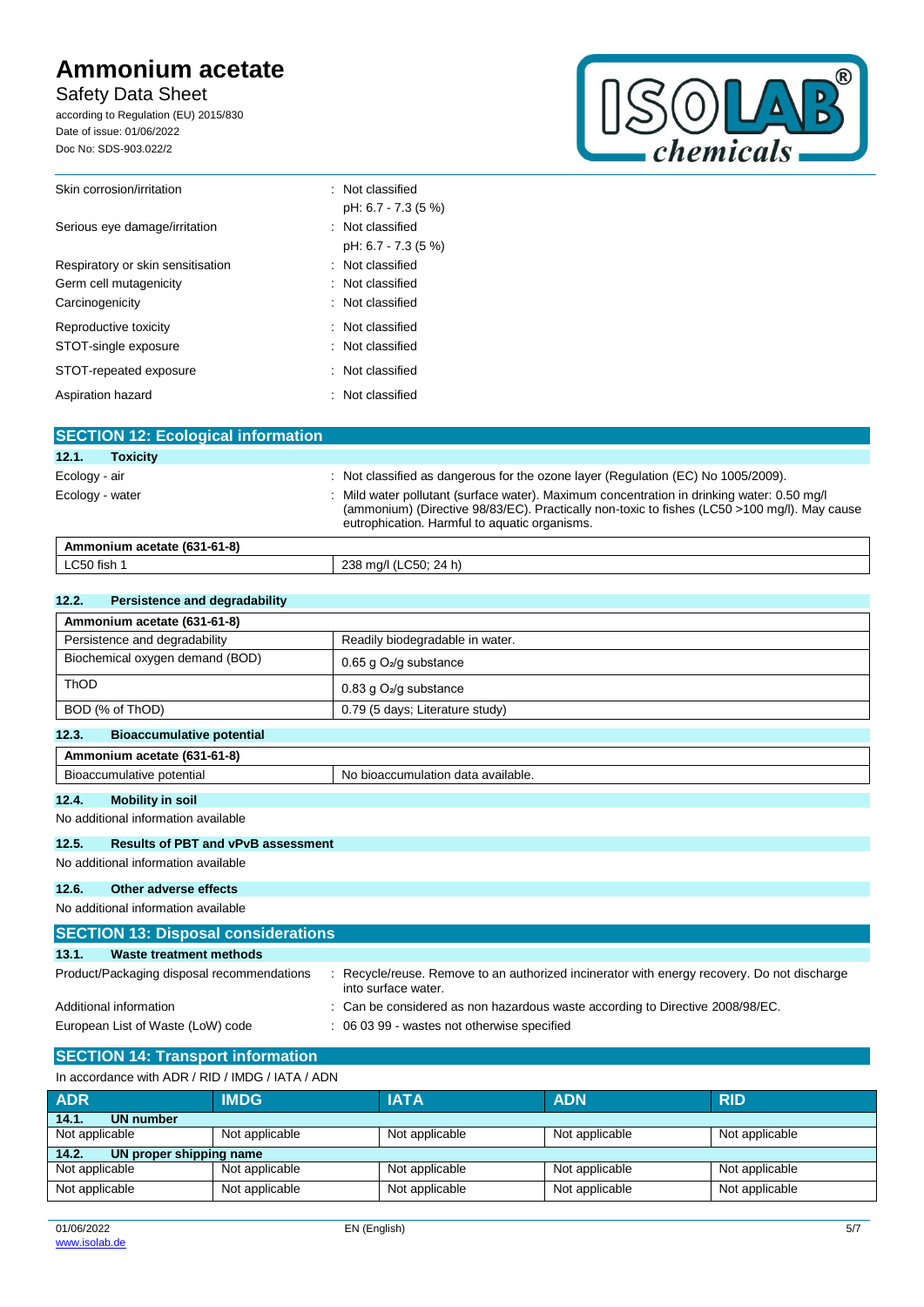Safety Data Sheet

according to Regulation (EU) 2015/830 Date of issue: 01/06/2022 Doc No: SDS-903.022/2



| <b>ADR</b>                             | <b>IMDG</b>    | <b>IATA</b>    | <b>ADN</b>     | <b>RID</b>     |
|----------------------------------------|----------------|----------------|----------------|----------------|
|                                        |                |                |                |                |
| Transport hazard class(es)<br>14.3.    |                |                |                |                |
| Not applicable                         | Not applicable | Not applicable | Not applicable | Not applicable |
| Not applicable                         | Not applicable | Not applicable | Not applicable | Not applicable |
| <b>Packing group</b><br>14.4.          |                |                |                |                |
| Not applicable                         | Not applicable | Not applicable | Not applicable | Not applicable |
| <b>Environmental hazards</b><br>14.5.  |                |                |                |                |
| Not applicable                         | Not applicable | Not applicable | Not applicable | Not applicable |
| No supplementary information available |                |                |                |                |

### **14.6. Special precautions for user**

#### **- Overland transport**

Not applicable

# **- Transport by sea**

Not applicable

### **- Air transport**

Not applicable

## **- Inland waterway transport**

Not applicable

## **- Rail transport**

Not applicable

### **14.7. Transport in bulk according to Annex II of Marpol and the IBC Code**

Not applicable

## **SECTION 15: Regulatory information**

**15.1. Safety, health and environmental regulations/legislation specific for the substance or mixture**

### **15.1.1. EU-Regulations**

No REACH Annex XVII restrictions

Ammonium acetate is not on the REACH Candidate List Ammonium acetate is not on the REACH Annex XIV List

### **15.1.2. National regulations**

### **Germany**

| VwVwS Annex reference                                                          | Water hazard class (WGK) 1, low hazard to waters (Classification according to VwVwS, Annex<br>3: ID No. 2611)                                                  |
|--------------------------------------------------------------------------------|----------------------------------------------------------------------------------------------------------------------------------------------------------------|
| WGK remark                                                                     | Classification water polluting based on the R-phrases in compliance with Verwaltungsvorschrift<br>wassergefährdender Stoffe (VwVwS) of 27 July 2005 (Anhang 3) |
| 12th Ordinance Implementing the Federal<br>Immission Control Act - 12. BlmSchV | Is not subject of the 12. BlmSchV (Hazardous Incident Ordinance)                                                                                               |
| <b>Netherlands</b>                                                             |                                                                                                                                                                |
| SZW-lijst van kankerverwekkende stoffen                                        | : The substance is not listed                                                                                                                                  |
| SZW-lijst van mutagene stoffen                                                 | The substance is not listed                                                                                                                                    |

| SZW-lijst van mutagene stoffen                                                       | : The substance is not listed |
|--------------------------------------------------------------------------------------|-------------------------------|
| NIET-limitatieve lijst van voor de voortplanting<br>giftige stoffen - Borstvoeding   | : The substance is not listed |
| NIET-limitatieve lijst van voor de voortplanting<br>giftige stoffen - Vruchtbaarheid | : The substance is not listed |
| NIET-limitatieve lijst van voor de voortplanting<br>giftige stoffen - Ontwikkeling   | : The substance is not listed |

# **15.2. Chemical safety assessment**

No additional information available